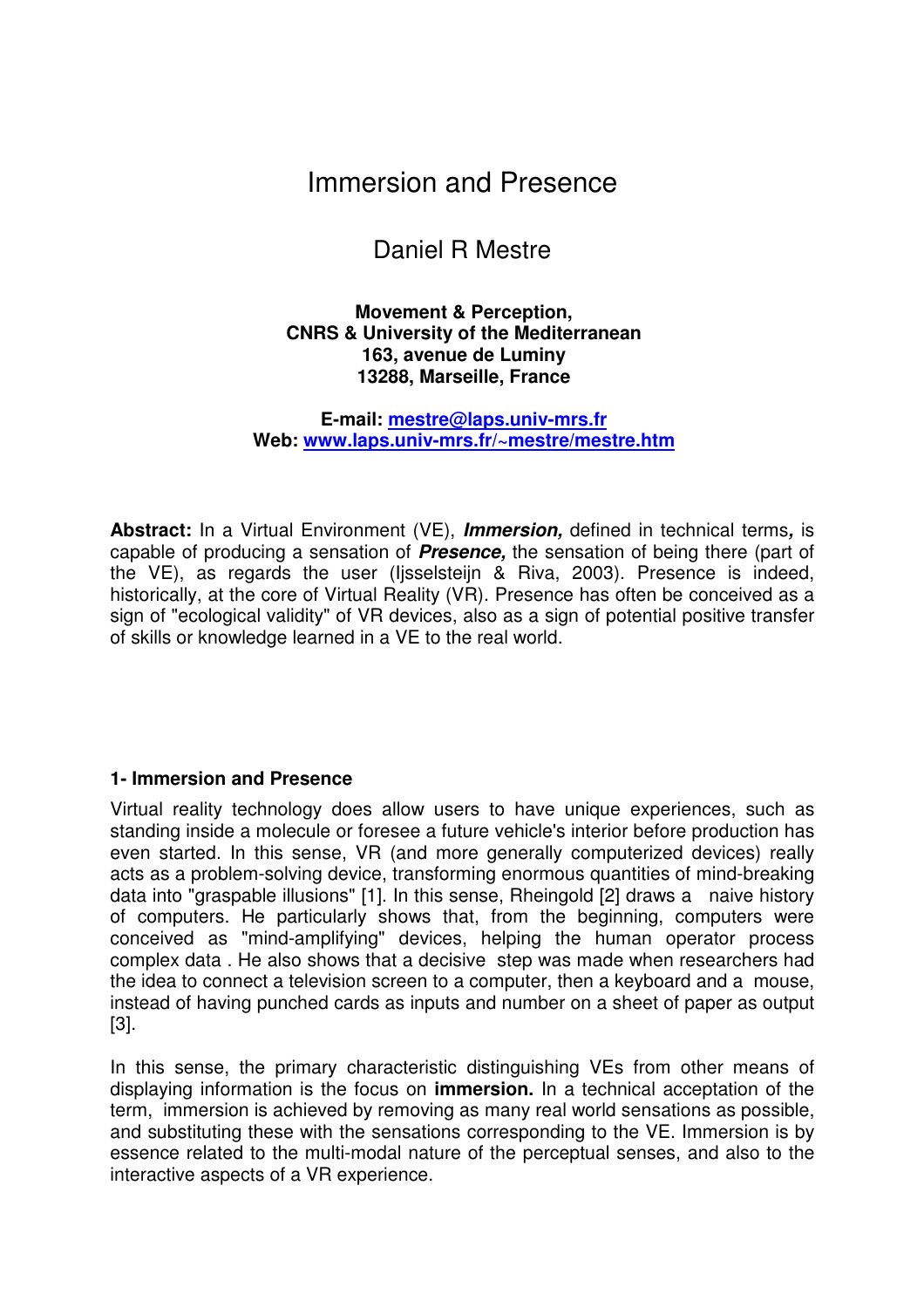From this viewpoint, immersion is intuitively related to the resemblance of the VR devices with human characteristics. These include the size of the human visual field, the stereoscopic aspects of the simulation, the "surround" aspects of the sound, that is the extent to which the computer displays are extensive, surrounding, inclusive, vivid and matching. The term 'immersion thus stands for what the technology delivers from an objective point of view. The more that a system delivers displays (in all sensory modalities) and tracking that preserves fidelity in relation to their equivalent real-world sensory modalities, the more that it is 'immersive' [4].

From this technological standpoint, immersion is intended to instill a sense of belief that one has left the real world and is now "present" in the virtual environment. This notion of "being present" in the virtual world has been considered central to VE [5]. Thus, whereas immersion is a "technology-related", objective aspect of VEs, presence is a psychological, perceptual and cognitive consequence of immersion. Presence is thought of as the psychological perception of "being in" or "existing in" the VE in which one is immersed [6-9].

To date, the utility of the presence construct, either to enhance interactive design or human performance, is not clearly established. In fact, the most direct evidence for a positive role of presence in the efficacy of VR comes from therapy applications of VR [10, 11]. Before discussing more precisely the potential interests of the quest for presence in industrial applications, we would like now to draw a current state-of-theart of current measures of presence, which will eventually clarify a little the concept itself. We will retrain our discussion to the (initial) concept of spatial presence (i.e. self-orientation and self-location with respect to a media environment, not the real environment). One has certainly to recognize that, beside spatial presence, social presence is certainly something users of VE (and more generally video games) are looking for. Social presence is defined as the sensation of interacting with other forms of intelligent agents in the VE [12]. It is in particular related to the presence of avatars in the VE, which is obviously part of the future developments of VR, and beyond the scope of this manuscript. We will thus use hereafter "presence" to mean "spatial presence".

# **2- Measuring Presence**

# 2.1- Questionnaires and subjective measures

In the 90's, researchers in the field of VR have developed questionnaires, trying to evaluate the subjective degree of presence [13]. Interestingly, these authors refer to presence as a "psychological state experienced as a consequence of focusing one's energy and attention on a coherent set of stimuli". In this definition, two points are mainly relevant. First, the "coherent set of stimuli" is a reference to the immersive characteristics of the VE (high fidelity graphics and sound, interaction, …, with the general assumption that the more senses are stimulated and the more interaction in the EV, the more Immersive is the VE). Secondly, the focus is clearly put on cognitive processes, such as attention and situation awareness [14]. Indeed, Prothero et al. [15] argue that presence and situation awareness are related, since they both imply that observers perceive their self-location and self-orientation with respect to an environment. Presence can thus be defined as a special case of situation awareness, in which self-orientation and self-location are defined with respect to a media environment, not the real environment.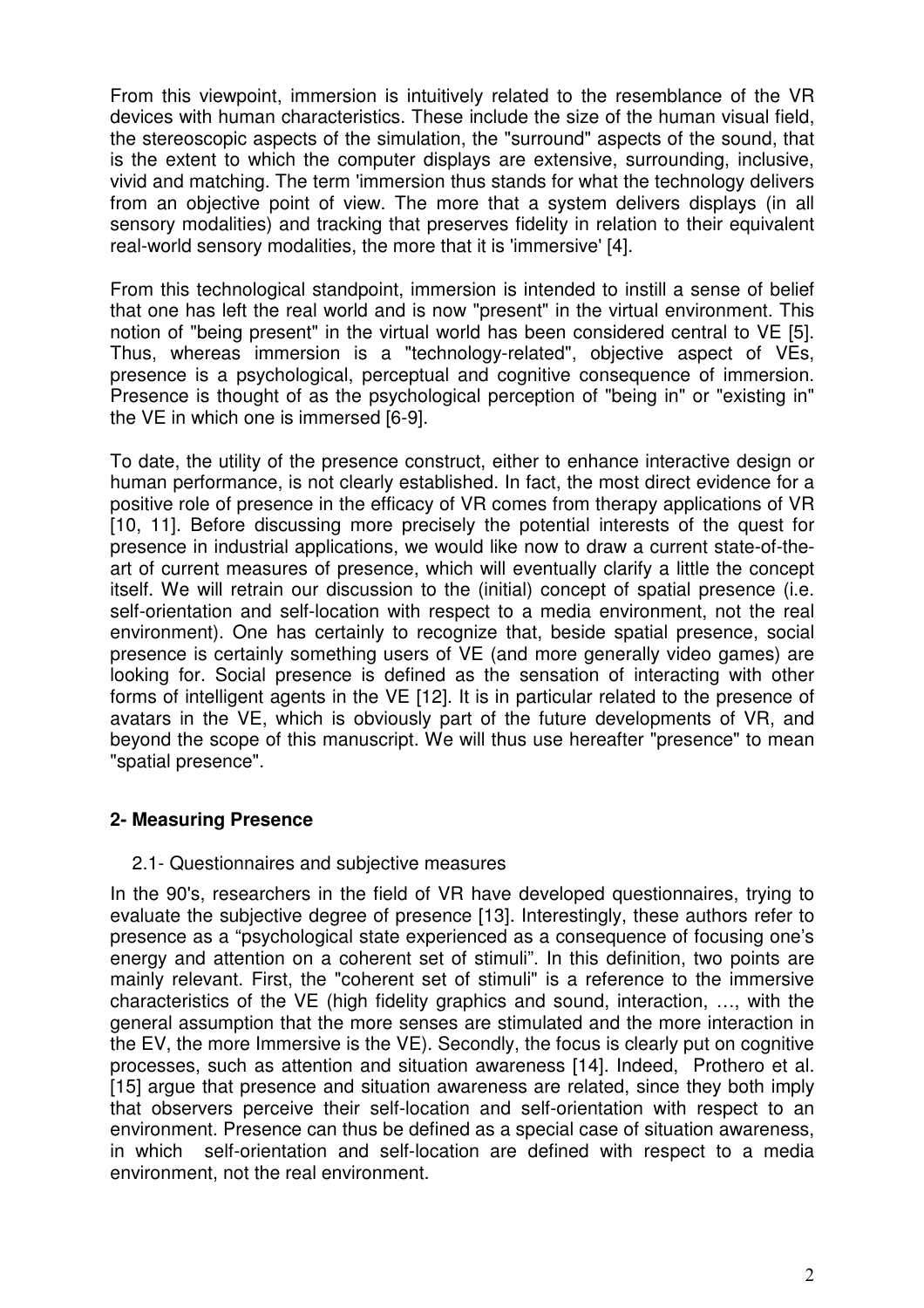Visual Analog Scales, asking the subject to rate dimensions such as degree of control, sensorial immersion or realism (figure 1).



## **Figure 1. An exemple of Visual Analog Scale. The subject is asked to rate his/her sensation on a 7-step scale, with opposite descriptors at each extremity of the scale (adapted from [13])**

In this conception , most of the questionnaires used to a access presence are using<br>the distribution of the studient presence are using the subject to rate dimensions such as degree of<br>control, sensorial immersion or reali More precisely, Witmer & Singer [13] first systematized this methodology. They first suggested that presence was dependant not only on immersion [16], but also of the user's involvment (defined as "a consequence of focusing one's energy and attention on a coherent set of stimuli or meaningfully related activities and events" [13]). Witmer & Singer list 4 categories of factors susceptible of contributing to the sensation of presence: Control factors (dealing with the user's interaction with the VE), Sensory factors (various aspects of the sensorial stimulation, such as multimodality), Distraction factors and Realism factors. Whereas the first two factors are mainly objective aspects of the VE, the last two are related to both objective and subjective determinants. For instance, Distraction factors include selective attention and Realism factors include the "meaningfulness of experience", which itself refers to the user's previous experience with the situation, among other factors.

From this framework, the authors build 2 questionnaires: The Presence Questionnaire (PQ), which directly measures the degree to which subjects are sensitive to the factors presented above see figure 1, for example), and the Immersive Tendencies Questionnaire (ITQ), which tries to evaluate their tendency to become involved or immersed. In the ITQ, questions like "Are you easily disturbed when working on a task?" are presented.

Obviously, such questionnaires are introspective, "post-immersive", tentative evaluations, and one might argue that they measure more of the subject's perception of the system's properties than presence per se [17, 18].

These questionnaires are certainly valuable, notably given their ease of use and the fact that they do not interfere with the user's experience while in the VE. They can be however be criticized, mainly because they do not clearly define what they are supposed to measure. Another inherent problem is the fact that they are insensitive, by essence, to time-varying qualities of presence during the exposure itself. In this matter, Slater & Steed [19] introduced a methodology, based on the idea that presence is by essence a bi-stable phenomenon, the subject oscillating between feeling "in the real world" and "in the virtual world" (due to various factors, such as temporal delays or poor realism in the VE). These authors thus designed experiments in which users had to report "breaks in presence".

However, they can be used in conjunction with other measures, such as the subject's behavior and /or performance in a VE, as well as physiological measurements. This point is notably emphasized in [20], noting in particular that body movement have to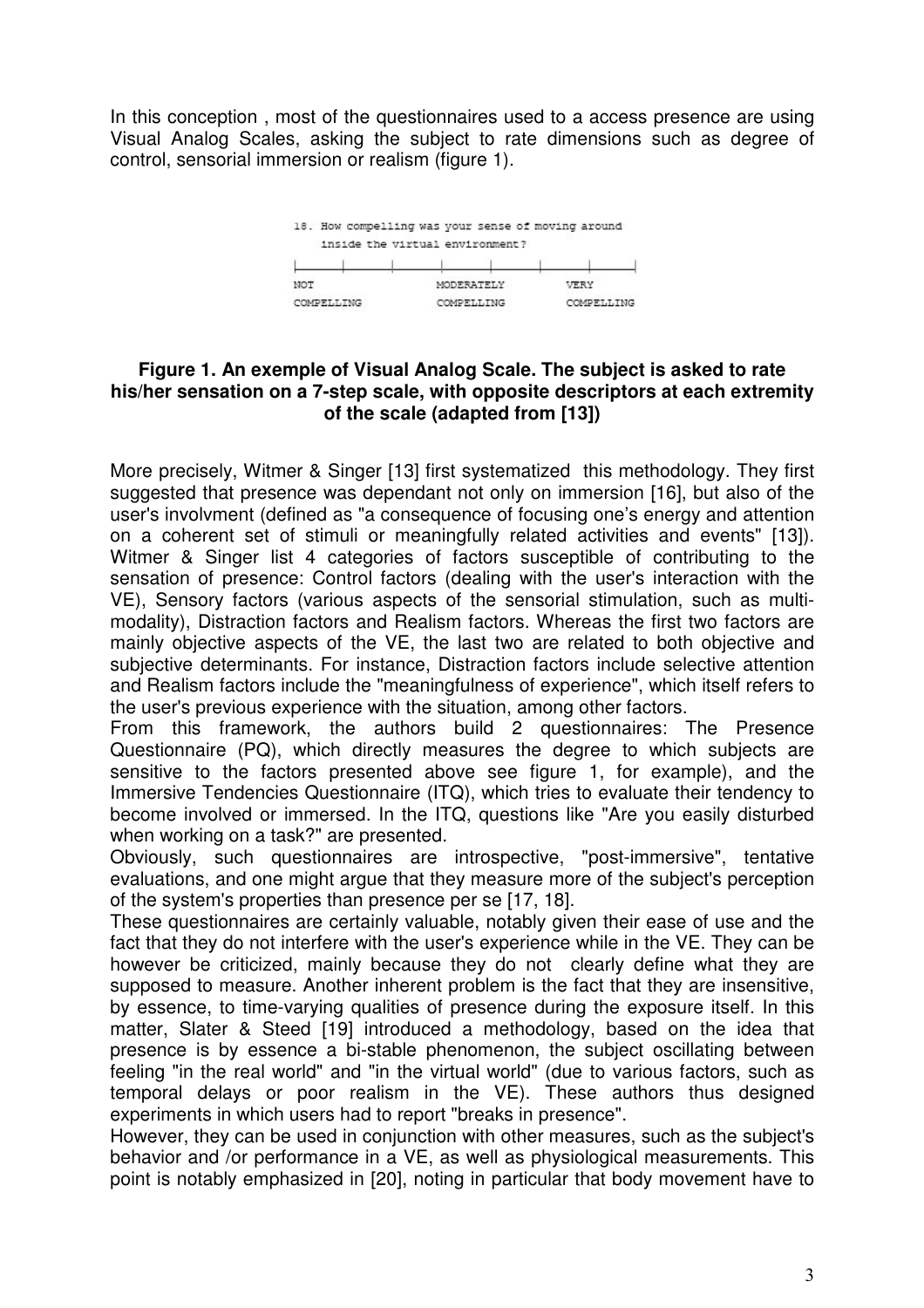be coherent with the spatial structure of the environment the subject experiences as "reality".

# 2.2- Physiological measures

To pursue a little on Slater and col. work, a famous experiment of this group involves a "pit room". In this "pit room" (figure 2) the participant walks into a virtual room with an 18m precipice at its center. In fact, the person stands and walks in a CAVE<sup>TM</sup> [21] system, in which a wooden ledge is positioned at the place where the virtual edge lies in the VE. This meant to corroborate visual signals, indicating that they are standing in a room with a dangerous precipice.



## **Figure 2. The "visual pit" virtual environment, with the "pit" on the left and the "training" room on the right.**

Slater [20] interestingly note that heart rate increases when subjects reach the virtual precipice, suggesting that physiological measures might be an indicator of presence (see also [22]).

Indeed, a number of physiological indicators including skin conductance and temperature, muscular tension, cardiovascular responses, and pupilometry have been suggested as presence measures [18]. The idea is that these indicators can deliver continuous information regarding the effects of specific environmental stimuli or events experienced in a VE. For example, Strickland and Chartier [23] illustrate the feasibility of recording EEG (electroencephalogram) signals in a head mounted display. Measuring and interpreting the differences in cortical responses in real and virtual environments may lead to a better understanding of the effects of various software and hardware influences in a virtual environment. For example, change in heart rate measures the increase or decrease in the number of heartbeats per minute, and can be quite easily measured with an electrocardiogram (ECG). Skin conductance changes when sweat is produced in the palm of the hand, and is commonly associated with stress and reaction to unexpected stimuli.

These measures are now widely used, in connection with subjective ratings of presence [22, 24]. For example, Meehan [22] used heart rate, skin temperature, and galvanic skin response in the "pit room" experiment (figure 2). He showed that the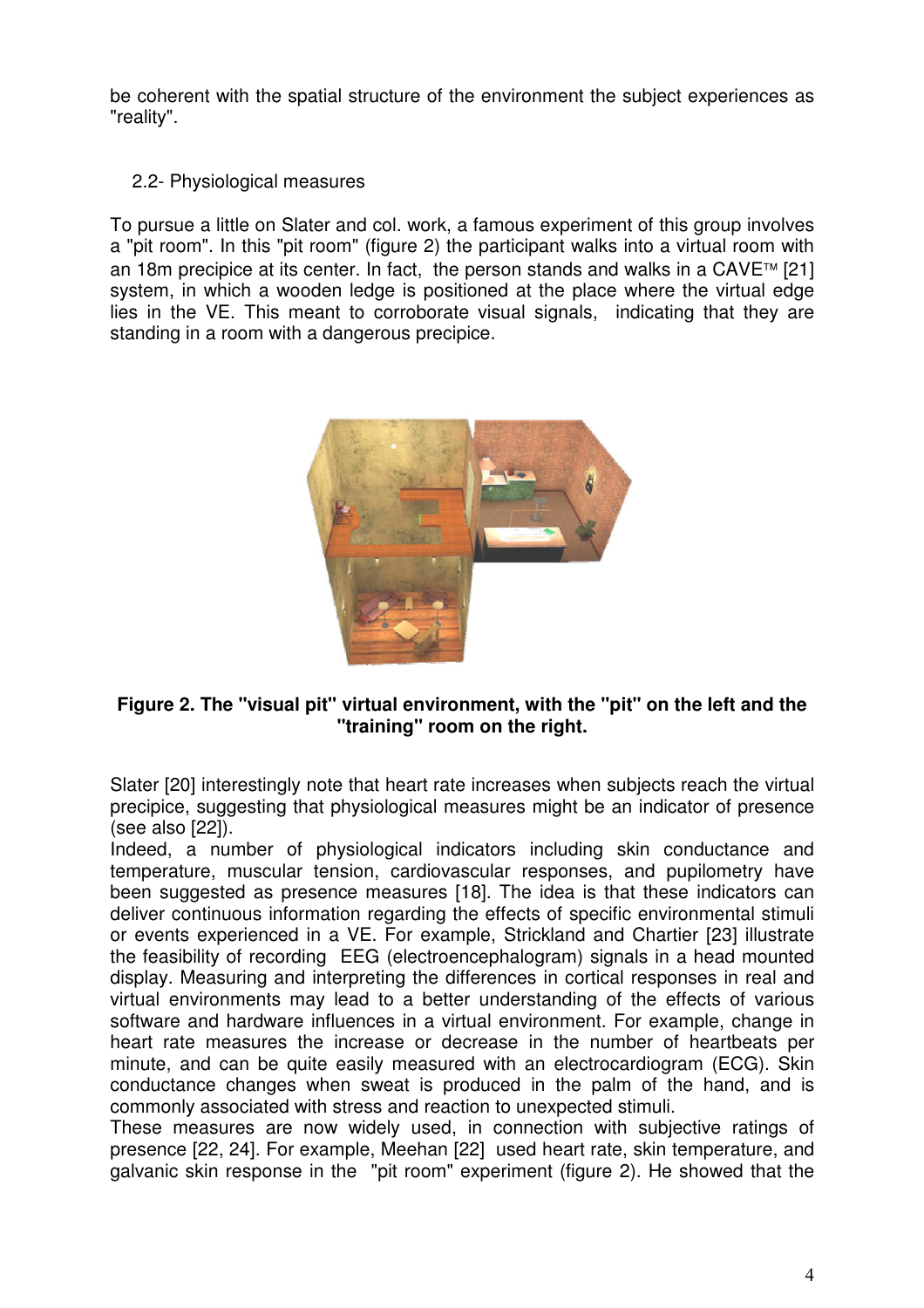physiological measures reliably distinguished between the training room (visually safe) and the pit room. Recently, studies have started using fMRI (functional magnetic resonance) to study brain activity associated to the sensation of presence [25].

For now, it appears that valuable information can be collected using physiological signals. However, beside the fact that some methods might be intrusive and/or relatively unreliable, it seems important to distinguish two levels of analysis. In Meehan's study [22], average heart rate is compared between the time the subject is in the training (control) room and in the pit room, and results are quite clear. However, this is quite a large temporal-scale level of analysis. It might be interesting to try to go down to a more fine-grained temporal level of analysis.

This is especially important when one wants to correlate physiological data with actions or events in the VE. And this is where things get more complicated to analyze. Many events (internal and external) can affect a person's heart rate, for instance: stress, fear, exertion, emotion, etc. Heart increases when a person is under stress. Heart rate is also affected by emotions, by unexpected stimuli, … Nevertheless, for validity and usefulness, one would like to correlate events happening in the VE with changes in physiological signals. In other terms, an eventrelated analysis is required. It appears that things are not there yet, although moving in this direction. This is an important issue, since physiological data appear as an objective indicator, which has to be related to behavioral data, in order to be fully functional in the evaluation of presence, notably in relation with the subject's performance in the VE.

## 2.3- Behavioral measures

## 2.3.1. Performance

Intuitively, it seems reasonable to assume that the more present a user is going to feel present in a VE, the better his/her overall performance. However, things are not so straightforward, notably due to individual skill variability.

In first instance, this assumption has been directly tested in a number of tasks, in which subjective ratings of presence appear to be positively correlated with performance. These tasks include tracking behavior and visual search tasks in immersive VE [26]. However, in a significant number of studies (for example [27], using a three-dimensional chess involving spatial skills), performance is not systematically related to presence. Slater & al. state " The issue is not really that of whether presence itself enhances performance. For example, an individual's performance in word processing is usually superior using a modern point-and-click user interface than under UNIX using "vi" not of course because of presence, but because of the former superior user interface. In our view presence is important because the greater the degree of presence, the greater the chance that participants will behave in a VE in a manner similar to their behavior in similar circumstances in everyday reality. Hence if an IVE is being used to train firefighters or surgeons, then presence is crucial, since we want them to behave appropriately in the VE and then transfer knowledge to corresponding behavior in the real world". We will come back on the key question of transfer later.

For the moment, we retain from this first survey, that behavior might be more important to investigate than strict performance per se, which might be too dependant on external (e.g. interface) or internal (e.g. skills, experience) factors. Let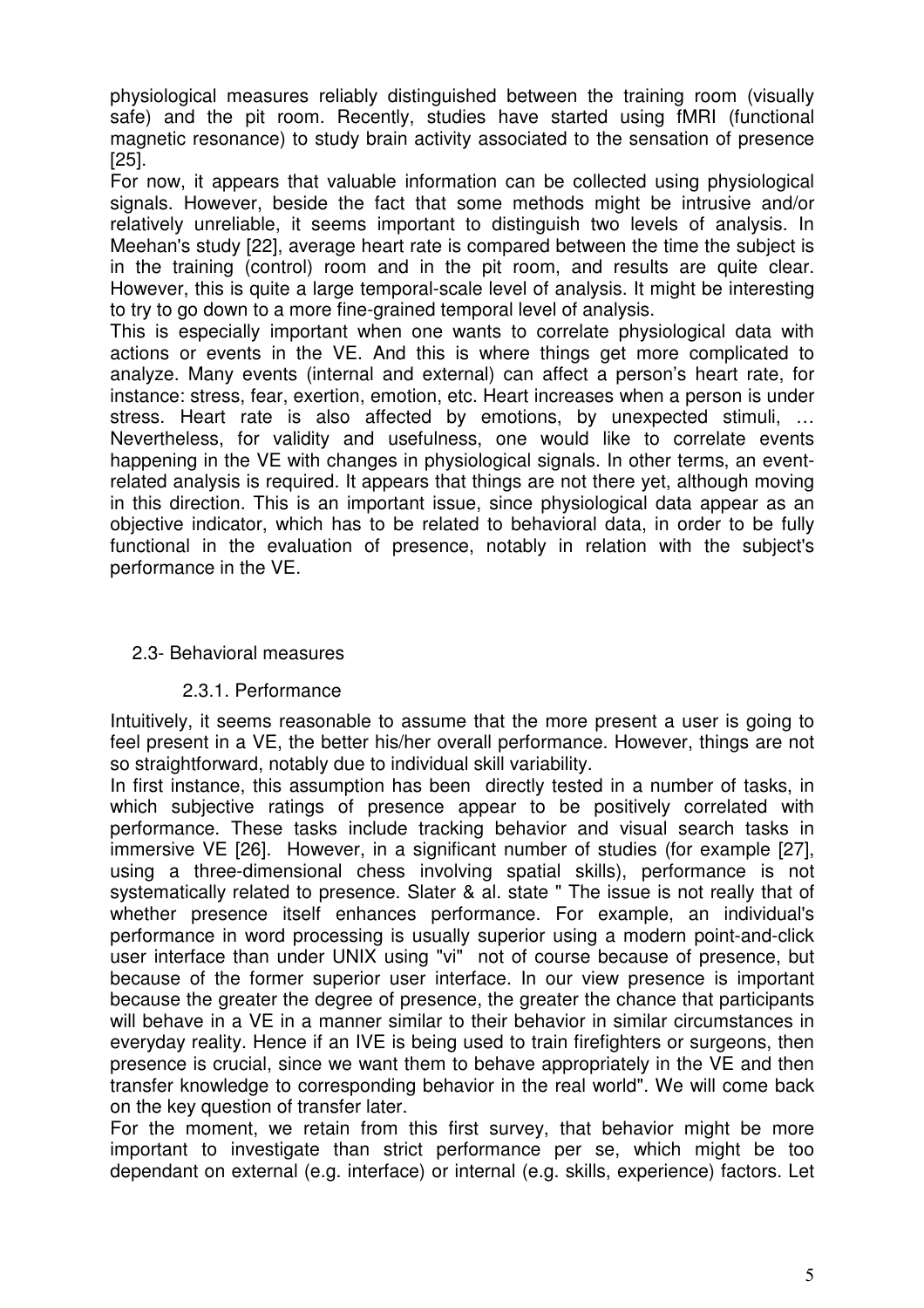us thus turn onto behavioral analysis, starting with rather low-level behaviors, which are nevertheless worth mentioning.

# 2.3.2. Reflexive Motor Acts

Simple behaviors may show participants feel as if they are in the virtual environment. They may include reaching for a virtual object, socially reacting to avatars, turning away or closing the eyes when presented with an approaching object, and startle responses [28, 29]. These reflex-like responses could provide indicators of presence in a VE. For instance, in the "pit room" mentioned earlier (figure 2), the fact that users walk carefully when close to the visual cliff seems a reasonable indicator that they feel present in the VE, rather than in the flat CAVE environment.

Slater et al. [30] conducted such a study in which

participants were shown a real radio, then entered the virtual environment with a radio at the same location. During the experiment, the real radio was moved and turned on, and the participant asked to point to the location of the radio. The more present the participant, the more likely he would point to the location of the virtual radio rather than the real radio. They found a significant correlation between this behavioral measure and a presence questionnaire. Such methodology is particularly interesting, since it addresses directly the question of the bi-stability of the sensation of presence (between real and virtual worlds).

A similar approach has been tried by Prothero and col. [31], looking for a possible relation between vection and presence. Two experiments examined the hypothesis that "presence'' is enhanced by manipulations which facilitate interpreting visual scenes as "background.''. Along this line, Freeman et al. [32] have tried to measure the relationships between presence ratings and motion-induced postural reactions. They measured the degree to which participants swayed back and forth while watching a video shot from the hood of a rally car . They particularly considered situations in which the subjects saw the video either monoscopically or stereoscopically. There was a positive effect of stereoscopic display on the magnitude of postural movement. In the same time, subjective measures of presence were also higher for the stereoscopic presentation.

All these behaviors are however quite simple, reflex-like sensori-motor coupling, which might even not be specific to humans (for example, closing one's eve in response to an approaching object). This mention is not to deny their undeniable interest in presence research. We might nevertheless want to consider more integrated, skillful behaviors.

# 2.4- Sensori-motor control

While looking at the presence "problem" from a more integrated behavioral point of view, we still want to stick to this general idea, well expressed by Slater [20], talking about the "pit room" experiment: "Presence in the virtual room at any moment results in choice of the hypothesis that indeed this is a room with a precipice rather than the physical place of the CAVE. Of course the participant has abstract knowledge that 'really' they are in the CAVE. But visual perception overrides this knowledge and the bodily system reacts as if they were in the pit room - heart rate rises, *locomotion is carefully judged*, the subject reports symptoms of anxiety (italics added)". Two points have to be noted here. First, what does "locomotion is carefully judged" exactly mean. Obviously, a simple rough performance evaluation is not enough here. The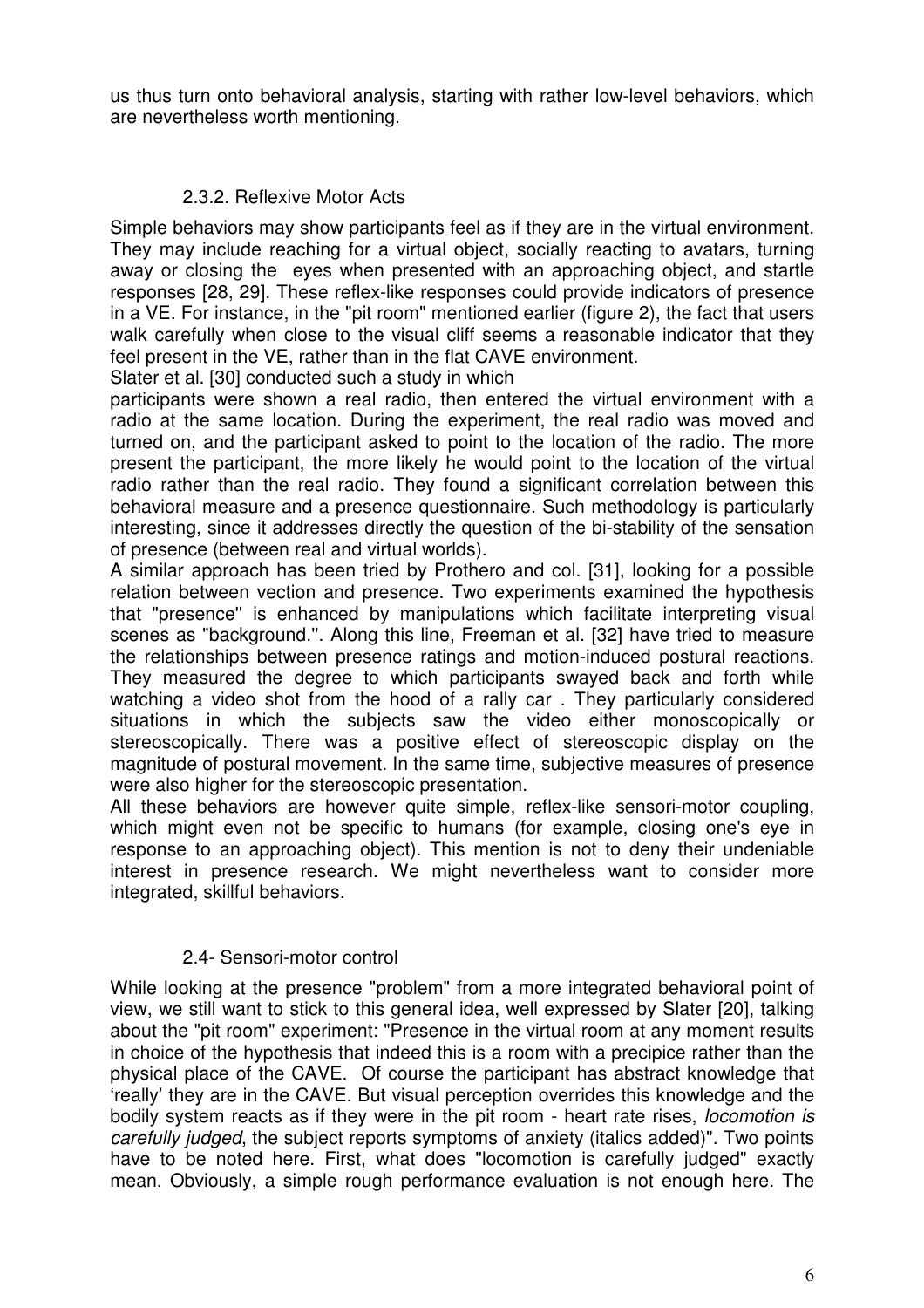analysis of locomotion has to be carried out at the sensorimotor coupling level. Secondly, the idea is always that the subject's behavior, here locomotion, resembles the behavior he/she would exhibit if there were a real cliff in the real world. This is precisely here that the research on presence in VE interacts with behavioral neurosciences, since a precise analysis and modeling of sensori-motor coupling is required.

One first example of such behavior is oculomotor behavior. Ocular behaviors have long been suggested as presence measures [33]. Measures of visual system behavior may provide a wealth of information regarding attention, alertness and arousal., eye-trackers, and electro-oculograms (EOGs) have the potential to be useful tools in the isolation of presence invoking stimuli. These visual indicators may serve to identify which elements of the VE capture attention (see also [34]). In this field, Duchowski [35] has accomplished a lot, adapting eye tracking systems to VR and also promoting the use of oculomotor behavior analysis in VR training [36, 37].

The second example comes from recent research we have conducted in the field of teleoperation. In VR, it is often accepted that the goal is to have the subject behave as naturally as possible (hence the concept of natural "transparent" interfaces). Without going here into this difficult problem (which is related to the learning and adaptive processes involved), let me mention recent work in the field of mobile assistance to handicapped people [38]. The goal was to evaluate how an operator "incorporates" a distal tool (here a mobile robot) into his/her body schema (cf. the concept of tool appropriation). We evaluated different solutions for the control mode of the robot. In short, we found that when the robot's control modes followed "natural" visuo-motor anticipatory mechanisms, sensori-motor invariants observed in human behavior emerged in the robot's trajectories (like the relationships between the speed and curvature of a trajectory). Following this, we suggest that the observation of "natural" sensori-motor invariants in VEs can be a marker for presence.

One interest of this tentative methodology is that it enables us to use the possibilities offered by VR technology to manipulate, analyze and model the determinants of such invariants. This approach might also help clarify the concept of "behavioral realism". Finally, we propose that the focus on the quality of sensorimotor control in VE might first contribute to deliver a more objective measure of presence in VEs and secondly to make presence an important goal in transferring VR application data to the "real world".

## **3. Implications for real applications**

So far, we saw that presence is approached from many perspectives, from introspective post-hoc questionnaires to on-line evaluation of sensori-motor coordination. Obviously, research on presence itself is still in its early ages (it started really about 10 years ago), and the reason dictates that all these measurements be intermixed, until further conceptual advances.

The real question is the utility of presence when it comes to decide whether users' experiences in VR have some validity in real life. This is especially true in domains such as training, learning and industrial design.

Starting with training, it is evident for a long time (when virtual environment were still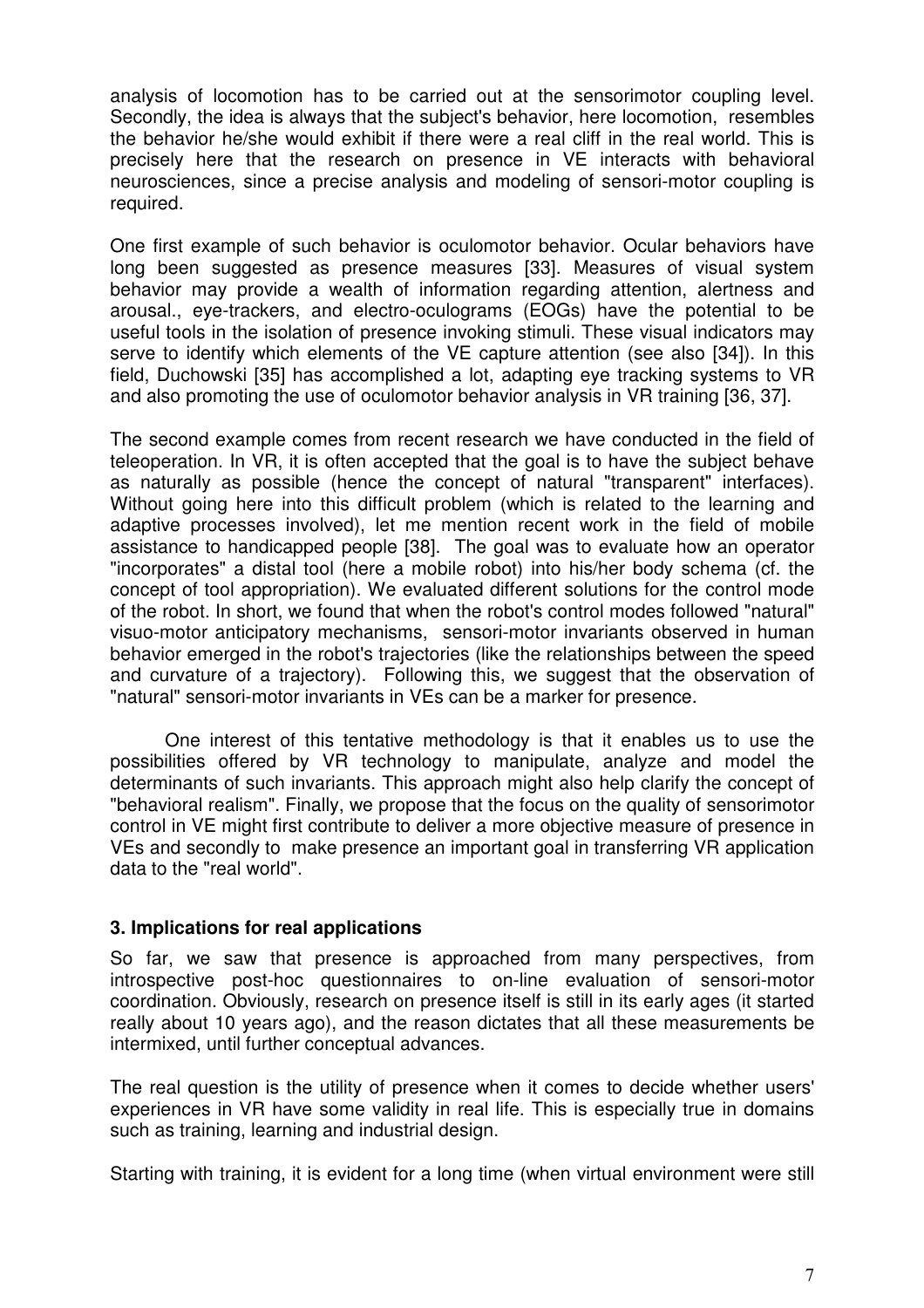called simulators) that it is important to let novices experience situations which might be fatal in real life. It is thus intuitively clear that the more involved (present) a subject will be in the VE, the more chances exist that what he learns in the VE will be transferred later in real life. This is true when the "teacher" works at a semantic level, when he/she wants the novice to understand why a given situation has to be dealt with in a given way. In other terms, we are here at a relatively global level of task analysis.

If we go down to a more local level of analysis of the skill(s) associated to a given task, things surely get more complex. In particular, this is where interfaces come into play, where realism becomes important. For instance, it might be that the user feels perfectly present in the VE, and that he/she performs optimally in the VE. It might however be that the VR device is setup in such a way (due to interface or sensorial design) that the skill the novice learns in the VE has nothing to do with the skill that is needed in the real world. This is one of the reasons why we believe that focusing on sensorimotor behavior and invariants (and not on interfaces) is one to try to maximize the chances of good transfer.

The same global discourse is applicable to design. It is true that VR has enabled, due to computer power and advances in sensorial (e.g. high spatio-temporal resolutions) and input (e.g. haptic) interfaces to represent incredibly complex amounts of data and future projects. The decisive question is: If I validate this project during a VR experience, am I certain that the real outcome will be conform to what I perceive in the real world? This problem is complex because simplification or distortions (voluntary or not, due to the technology, …) might have been present in the VE, upon which I based my judgment.

All these partial arguments are meant to provoke a discussion in professionals, who feel the power behind virtual reality and are, in the same time, conscious of the potential dangers in trusting blindly virtual worlds, which appear yet more like "playgrounds" than "commongrounds". We suggest that concepts like immersion and presence, while deserving research work, are useful in the process of bringing VR to a more mature state, since they force us to focus our attention on the user, in psychological and human-machine communication (interface and interaction) terms.

# **4. References**

**[1]** Brooks, F.P. Grasping reality through illusion: Interactive graphics serving science. In CHI'88 Proceedings, Reading, MA: Addison Wesley, pp 1-11, 1988.

**[2]** Rheingold, H. Virtual reality. New-York, NY: Summit books, 1991.

**[3]** Licklider, J.C.R. Man-Computer Symbiosis. In IRE Transactions on Human Factors in Electronics, vol HFE-1, 4-11, 1960.

**[4]** Slater, M., & Wilbur, S. A Framework for Immersive Virtual Environments (FIVE): Speculations on the Role of Presence in Virtual Environments. Presence: Teleoperators and Virtual Environments, 6(6), 603-616, 1997**.**

**[5]** Minsky, M. Telepresence. Omni, June, 45-51, 1980.

**[6]** Sheridan, T. Musings on telepresence and virtual presence. Presence: Teleoperators and Virtual Environments, 1(1), 120-125, 1992.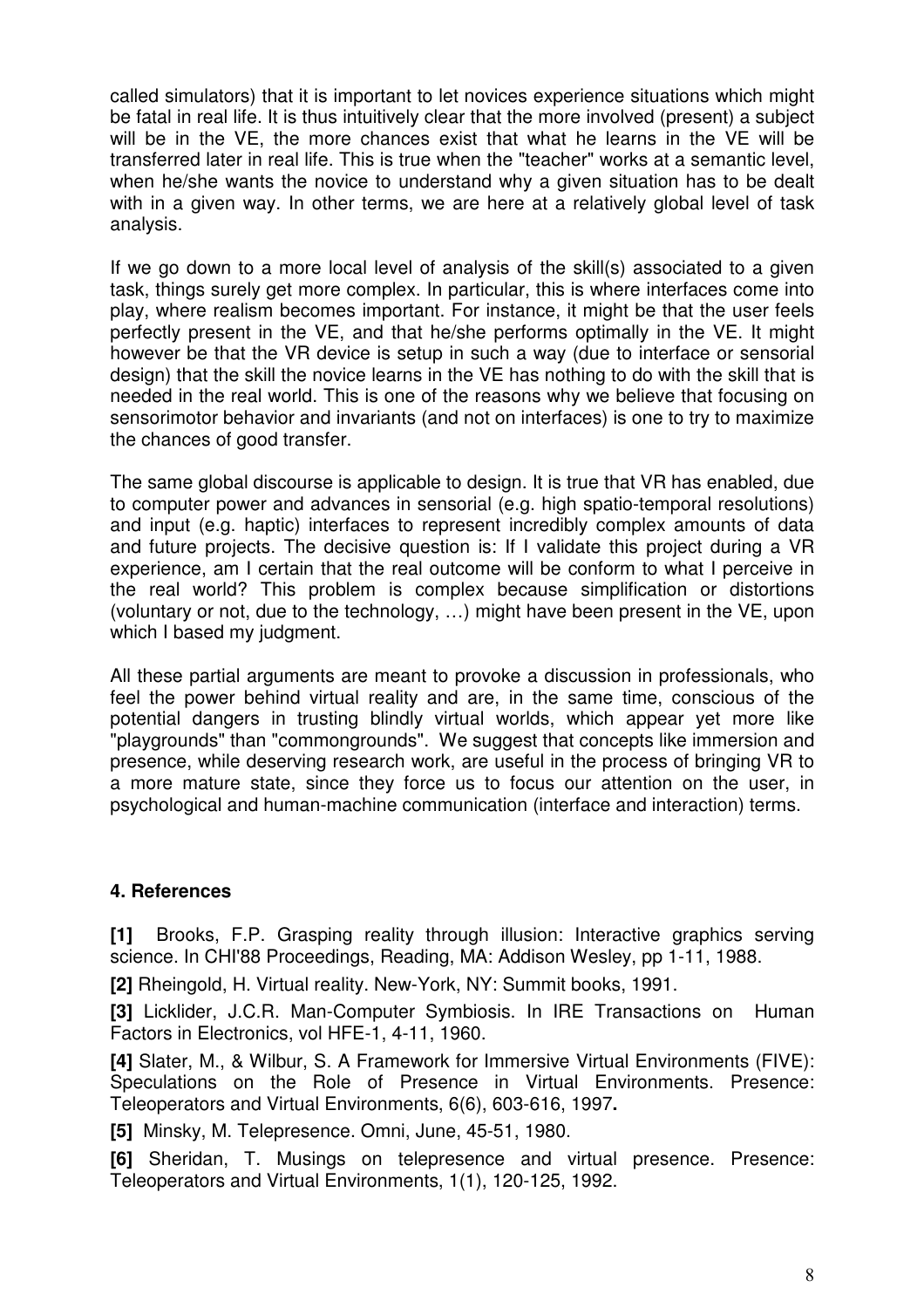**[7**] Steuer, J. Defining Virtual Reality: Dimensions determining telepresence. Journal of Communication, 42(2), 73-93, 1992.

**[8]** Heeter, C. Being There: The subjective experience of presence. Presence: Teleoperators and Virtual Environments, 1(2), 262-271, 1992.

**[9]** Draper, John V., Kaber, David B., & Usher, John M. TelePresence. *Human Factors*, *40*(3), 354-375, 1998.

**[10]** Rizzo, A. Schultheis, M. Kerns, K., Mateer,C. Analysis of Assets for Virtual Reality Applications in Neuropsychology. *Neuropsychological Rehabilitation*, 14, 207- 239, 2004.

**[11]** Ijsselstein, W. & Riva, G. Being there: the experience of presence in mediated environments. In Being There: Concepts, effects and measurementof user presence in synthetic environments. G. Riva, F. Davide, W.A IJsselsteijn (Eds.) Ios Press, Amsterdam, The Netherlands, pp 1-14, 2003.

**[12]** Biocca, F. The cyborg's dilemma: Progressive embodiment in virtual environments, *Journal of Computer-Mediated Communication, 3*(2), 1997.

**[13]** Witmer, B.G. & Singer, M.J. Measuring presence in virtual environments: A presence questionnaire. Presence: Teleoperators and Virtual Environments, 7, 225- 240, 1998**. [14]** Endsley, M. R. Theoretical underpinnings of situational awareness: A critical review. In M. R. Endsley & D. J. Garland (Eds.), *Situation Awareness Analysis and Measurement* Mahwah, New Jersey: Lawrence Erlbaum Associates. pp. 3-32, 2000.

**[15]** Prothero, J. D., Parker, D. E., Furness III, T. A., & Wells, M. J. Towards a Robust, Quantitative Measure of Presence. In *Proceedings of Conference on ExperimentalAnalysis and Measurement of Situational Awareness*, pp. 359-366, 1995.

**[16]** Prothero, J. D., & Hoffman, H. D. Widening the field-of-view increases the sense of presence within immersivevirtual environments. (Human Interface Technology Laboratory Technical Report R-95-4). Seattle, Washington: University of Washington, 1995.

**[17]** M. Slater, Measuring Presence: A Response to the Witmer and Singer Questionnaire. *Presence,*

*8(5)*, 560-566, 1999.

**[18]** Insko, B.E. Measuring Presence: Subjective, Behavioral and Physiological Methods. In Being There: Concepts, Effects and measurement of user presence in synthetic environments, G Riva, F. Davide, W.A IJsselsteijn (Eds.), Ios Press, Amsterdam, The Netherlands, pp. 109-119, 2003.

**[19]** Slater, M. and Steed, A. A Virtual Presence Counter, Presence: Teleoperators and Virtual Environments, 9(5), 413-434, 2000.

**[20]** Slater, M. Presence and the sixth sense. Presence, 2004.

**[21]** Cruz-Neira, C., Sandin, D. & DeFanti, T. (1993) Surround-screen projectionbased virtual reality: The design and implementation of the CAVE, Proceedings of SIGGRAPH'93, 135–142, 1993.

**[22]** M. Meehan, Physiological reaction as an objective measure of presence in virtual environments, Doctoral Dissertation, University of North Carolina at Chapel Hill, 2001.

**[23]** Strickland, D. & Chartier, D. EEG measurements in a virtual reality headset. *Presence: Teleoperators and Virtual Environments*, *6*(5), 581-589, 1997.